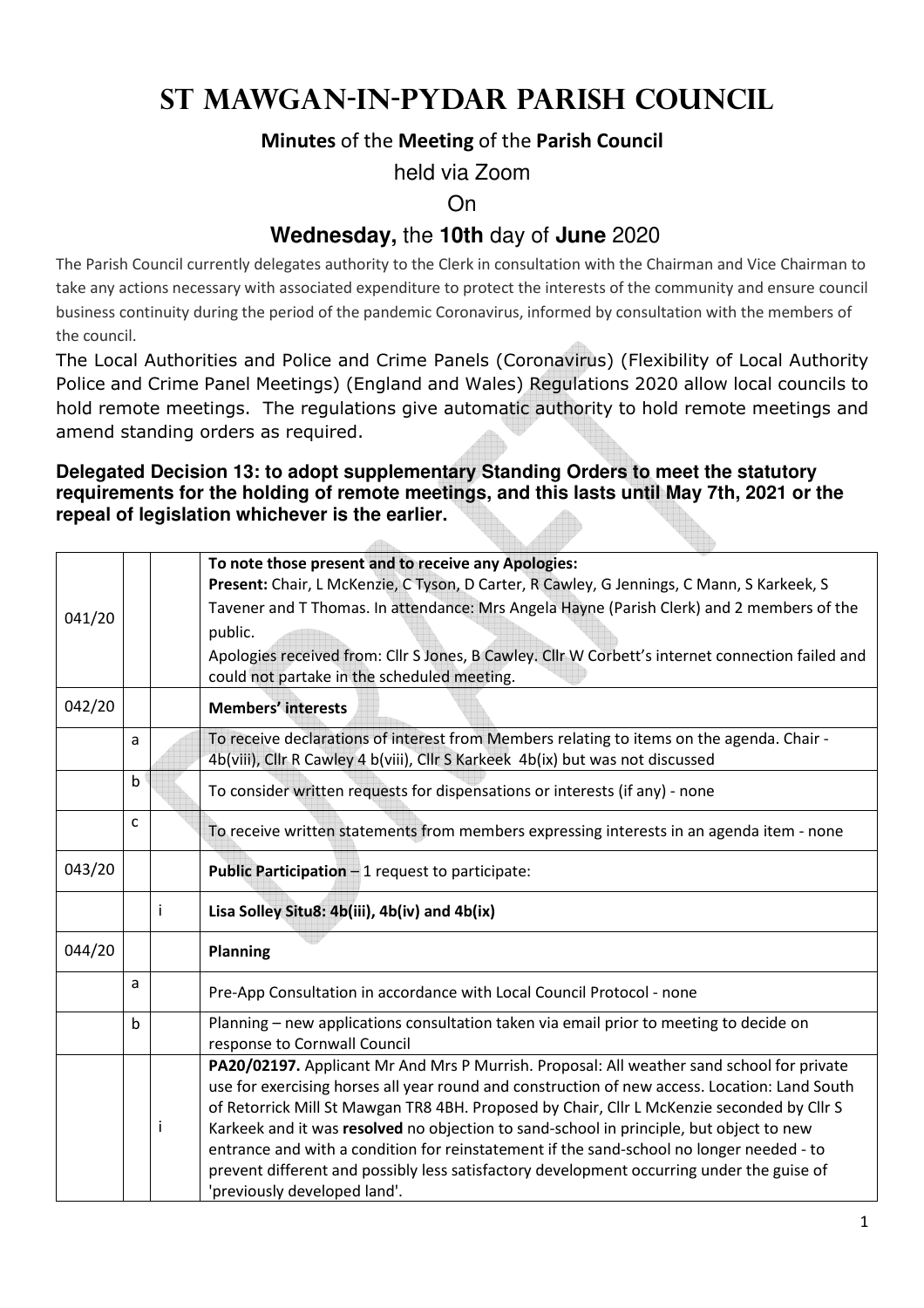| ii.  | PA19/07954. Applicant Mr H Anscombe. Proposal: Change of use of outbuilding to a holiday<br>let and construction of an additional holiday cabin. Location: Natural Bridges St Mawgan.<br>Consultation with members had taken place prior to the meeting and a response submitted 4 <sup>th</sup><br>June to object, as although the description of the development had been amended this omits<br>the further, retrospective element of the application in regard to the creation of a holiday let<br>that has already taken place without permission. Procedurally therefore the PC believes the<br>application remains incompetent.                                                             |
|------|---------------------------------------------------------------------------------------------------------------------------------------------------------------------------------------------------------------------------------------------------------------------------------------------------------------------------------------------------------------------------------------------------------------------------------------------------------------------------------------------------------------------------------------------------------------------------------------------------------------------------------------------------------------------------------------------------|
| iii  | PA20/03855. Applicant Miss Emma De La Hunty. Proposal: Demolition of existing single storey<br>bathroom, coal store and WC, side extension and provision of single storey rear kitchen, dining<br>room, bedroom, and bathroom extension, with internal alterations. Location: 2 Council Houses<br>Carloggas St Mawgan. Proposed by Cllr S Tavener and seconded by Cllr C Tyson and it was<br>resolved no objection.                                                                                                                                                                                                                                                                               |
| iv   | PA20/04179. Applicant Ms E De-la-Hunty. Proposal: Proposed access and off-street parking<br>provision. Location: 2 Council Houses Carloggas St Mawgan. Proposed by Chair, Cllr L McKenzie<br>and seconded by Cllr C Mann and it was resolved to object on highways grounds, location and<br>the visual impact and loss of greenery.                                                                                                                                                                                                                                                                                                                                                               |
|      | Lisa Solley left the meeting at this juncture                                                                                                                                                                                                                                                                                                                                                                                                                                                                                                                                                                                                                                                     |
| v    | PA20/03480. Applicant: Mr Peter Cole. Proposal Construction of replacement dwelling and<br>outbuildings together with external parking and amenity space with variation of condition 2 of<br>decision PA17/08278 dated 15/05/2018 Location: Mansel Cottage Trenance Mawgan Porth.<br>Proposed by Cllr S Tavener and seconded by Cllr S Karkeek and it was resolved to object on the<br>grounds of overdevelopment of the site and visual impact from the south and the<br>overdevelopment of the garage and intrusion onto the surrounding neighbours.                                                                                                                                            |
| vi   | PA20/03974. Applicant Mr Ian Cross. Proposal: Part single, part two storey rear extension,<br>installation of front and rear dormer windows, addition of terraces to the rear and erection of<br>car port at the front of the property. Location: Cutty Sark Tredragon Road Mawgan Porth.<br>Proposed by Cllr S Tavener and seconded by Cllr C Mann and it was resolved no objection<br>although concerns were expressed about the extent of glass on the front of the property and<br>would like a condition imposed for non-reflective glazing.                                                                                                                                                 |
| vii  | PA20/03986. Applicant Mr and Mrs J and M Cockburn. Proposal: Two storey extension to<br>house and modifications to dormer windows, demolition of outbuilding. Location: Chyryn,<br>Trenance Mawgan. Proposed by Cllr S Tavener and seconded by Cllr G Jennings and it was<br>resolved no objection providing that neighbours have no objection. In which case the case<br>officer takes this into account.<br>An extension of time had been granted by the provider that enabled the business on the<br>agenda to be completed.                                                                                                                                                                   |
|      | Cllrs L McKenzie and R Cawley left the meeting at this juncture                                                                                                                                                                                                                                                                                                                                                                                                                                                                                                                                                                                                                                   |
| viii | PA20/04177. Applicant Mr S Plant. Proposal: Outline application with all matters reserved for<br>construction of up to 5 affordable dwellings. Location: Land North East of Tregarrick Ox Lane St<br>Mawgan. The PC supports affordable housing in the area but needs further planning detail in<br>which to decide and would like to arrange a meeting with the applicant and case officer under<br>the Local Council Protocol. Proposed by Cllr S Tavener and seconded by Cllr S Karkeek and it<br>was resolved to place a holding objection until a proper discussion can be arranged with the<br>applicant, case officer and the PC as soon as practicable, subject to Covid-19 restrictions. |
|      | Cllrs L McKenzie and R Cawley returned to the meeting                                                                                                                                                                                                                                                                                                                                                                                                                                                                                                                                                                                                                                             |
|      | The following applications were received after the agenda posted and it was resolved to<br>defer to July to receive residents' comments (if any).                                                                                                                                                                                                                                                                                                                                                                                                                                                                                                                                                 |
| ix   | PA20/04286. Applicant Dr and Mrs Cooper. Proposal: Variation of condition 1 (plans) of<br>PA19/09301 (Construction of extensions and alterations, plus detached garage without<br>compliance with condition 1 of PA19/00965). Location Hylton Lanvean St Mawgan.                                                                                                                                                                                                                                                                                                                                                                                                                                  |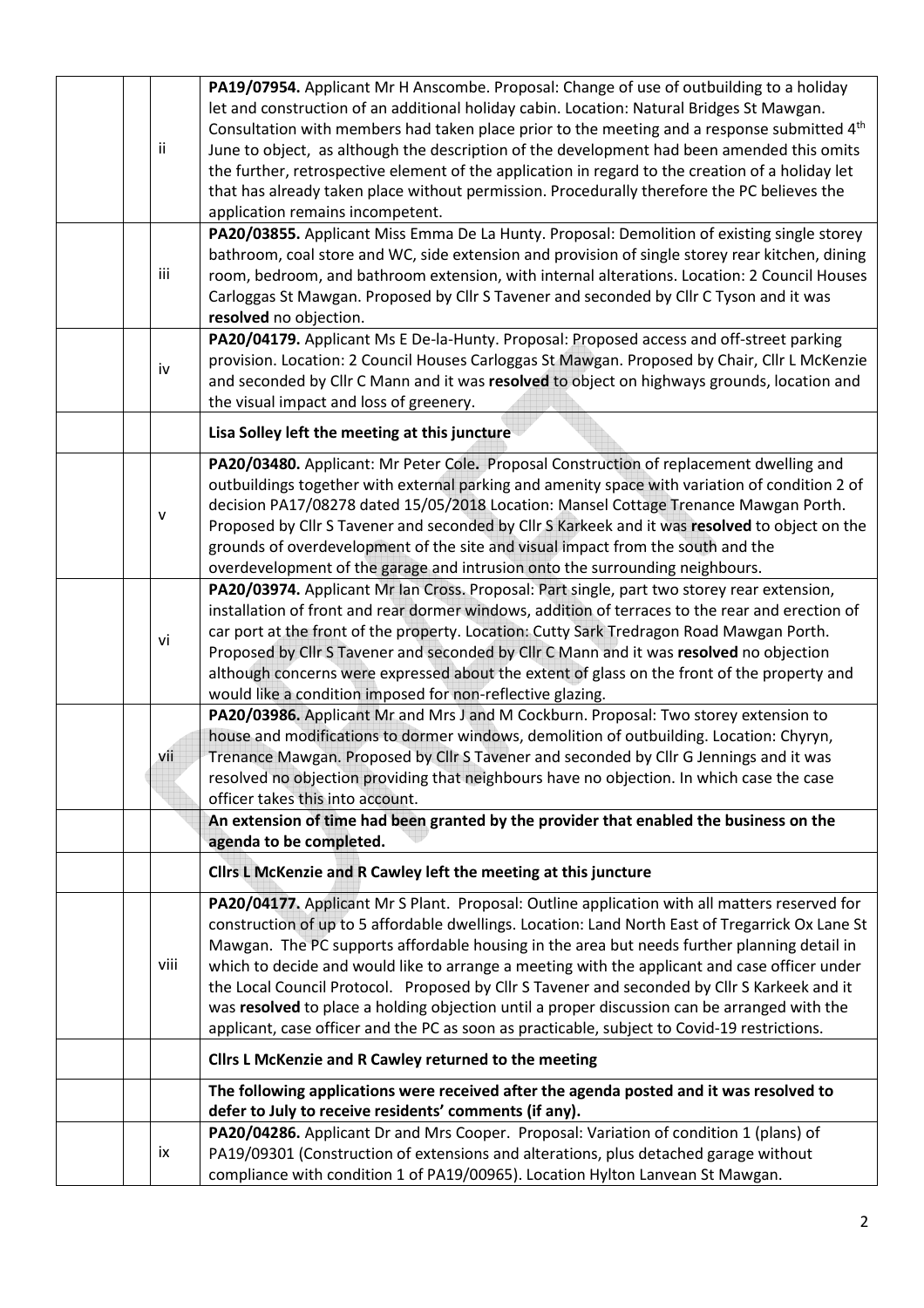|        |              | x   | PA20/03994. Applicant: Homeroot Ltd. Proposal: Variation of condition 2 (plans) in relation to<br>PA18/07809 (Construction of two dwellings). Location: Well Cottage Trevarrian.                                                                                                  |
|--------|--------------|-----|-----------------------------------------------------------------------------------------------------------------------------------------------------------------------------------------------------------------------------------------------------------------------------------|
|        |              | xi  | PA20/04479. Applicant: Mrs Justyna Nagel. Prior Notification for Demolition of disused RAF<br>Air Traffic Control Tower and ancillary buildings 35A and 35E. Location: Newquay Cornwall<br>Airport New Road Carloggas St Mawgan.                                                  |
|        | $\mathsf{C}$ |     | To note Advices and Decisions by Cornwall Council:                                                                                                                                                                                                                                |
|        |              | Ť   | PA20/03254 Decided not to make a TPO (TCA apps). Applicant: Mrs Lynne Mann. Location:<br>Lanherne Cottage Penpont St Mawgan TR8 4ET. Proposal: 1 x Turkey Oak to be pruned as per<br>thick red line on revised photo. 3 x Sycamore to be pruned due to size and condition. Noted. |
|        | e            |     | 5-day protocol -                                                                                                                                                                                                                                                                  |
|        |              |     | PA19/08940 - The Park, Mawgan Porth, Newquay. Planning WG delegated decision: Referred<br>to case officer as invalid application. Awaiting Cornwall Council response. Noted.                                                                                                      |
| 045/20 | f            |     | To discuss planning enforcement issues - to refer any new issues and updates - if any. None.<br><b>FINANCE and LEGISLATION:</b>                                                                                                                                                   |
|        | a            |     | To note any income received: Bank Interest £1.97, Community Chest Donation Mawgan Porth<br>Beach Entrance £350, Kernow Solar Park £2779. 59, Community Infrastructure Levy £4916.55.<br>Noted.                                                                                    |
|        | b            |     | Accounts -invoices for payment. Schedule of Payments (below) were sent to ClIrs prior to<br>meeting for approval. Approval received and duly authorised online by Chair, Cllr D Carter, and<br>Clerk prior to meeting. Noted.                                                     |
|        | $\mathsf{C}$ |     | Annual Return for the year ending 31 <sup>st</sup> March 2020.<br>(2019/20 Statement of Accounts had been previously circulated)                                                                                                                                                  |
|        |              | Ť   | Annual Governance Statement 2019-20- to approve section 1, as circulated prior to the<br>meeting. Chair, Cllr L McKenzie proposed, and Cllr C Tyson seconded, and it was resolved to<br>approve.                                                                                  |
|        |              | ii. | Accounting Statement 2019-20-to approve section 2, as circulated prior to the meeting. Chair,<br>Cllr L McKenzie proposed, and Cllr C Mann seconded, and it was resolved to approve.                                                                                              |
|        | d            |     | Ear Marked Reserves 31 <sup>st</sup> March 2020 - to approve as circulated. Proposed by Chair, Cllr L<br>McKenzie and seconded by Cllr G Jennings and it was resolved to approve.                                                                                                 |
| 046/20 |              |     | WORKING GROUPS - to receive reports (if any), and agree any necessary action and<br>expenditure:                                                                                                                                                                                  |
|        |              |     | Transport and Rights of Way had received a query from a parishioner regarding the status of a<br>path shown on an Ordnance Survey Map. Further information is required to decide whether<br>action is necessary.                                                                  |
|        |              |     | Disabled Entrance replacement bench required. Clerk to circulate estimates for a recycled<br>plastic picnic bench for subsequent approval.                                                                                                                                        |
| 047/20 |              |     | Any other business. None                                                                                                                                                                                                                                                          |
| 048/20 |              |     | Close of meeting: meeting closed at 7:45pm                                                                                                                                                                                                                                        |

# Schedule of Payments

| <b>Name</b> | Details                           | Amount | Minute Reference |
|-------------|-----------------------------------|--------|------------------|
| A Hayne     | Clerk's Salary & Expenses         | 862.27 |                  |
|             | Maintenance Contract - part May + |        |                  |
| S Plant     | expenses                          | 563.78 | 038/20(b)        |
| S Plant     | Footpath Contract - May           | 430.00 |                  |